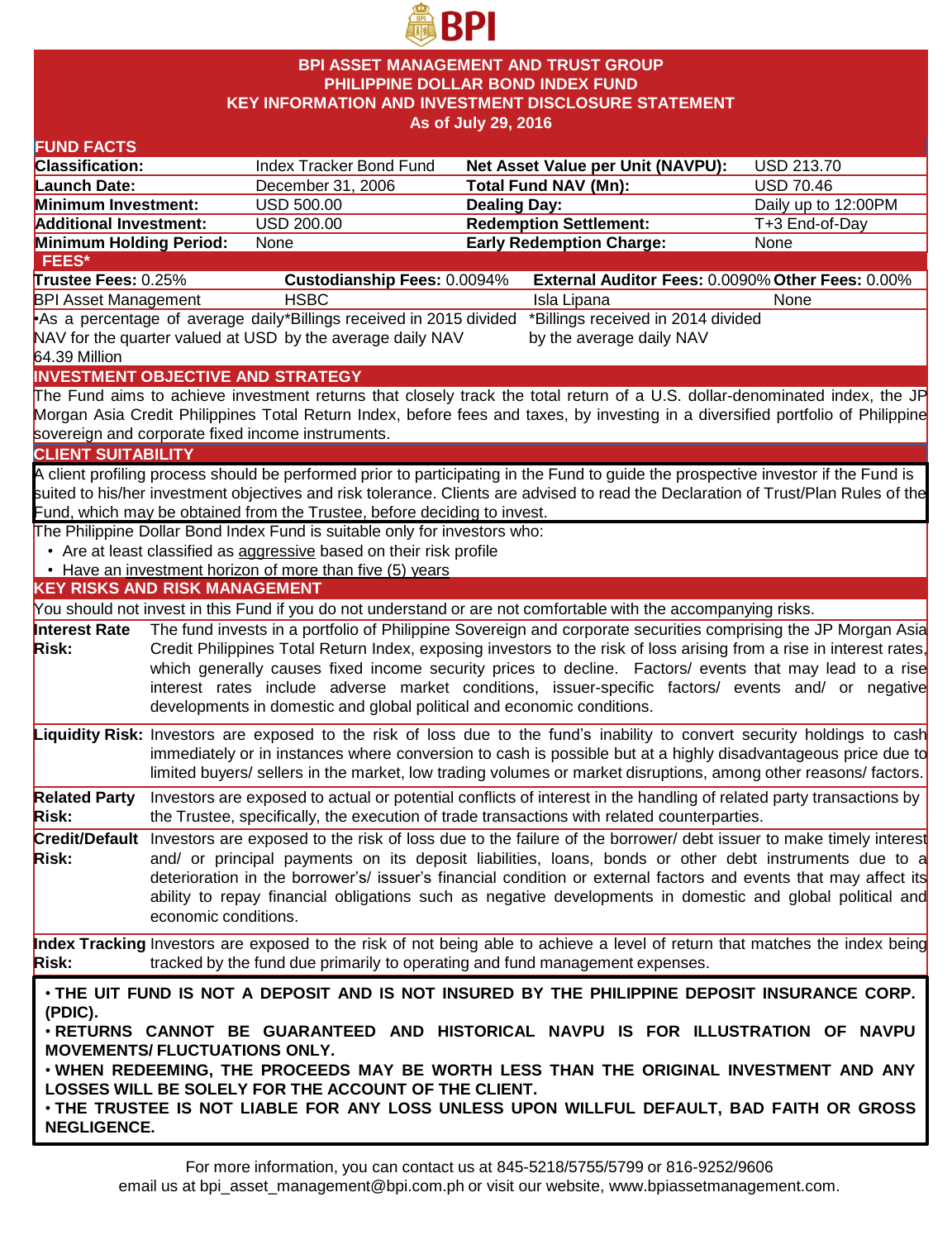# **FUND PERFORMANCE AND STATISTICS AS OF July 29, 2016**

(Purely for reference purposes and is not a guarantee of future results)



**Fund 9.59 8.20 8.14 5.37 7.17 8.25 Benchmark** 10.58 9.02 8.97 5.96 7.69 8.71

**Fund 9.33 3.41 10.75 -5.23 15.09 9.91 Benchmark** 10.00 3.97 11.47 -5.10 15.79 10.44

**CALENDAR YEAR PERFORMANCE (%) <sup>1</sup>**

**1YR 2YRS 3YRS 4YRS 5YRS S.I.**

**YTD 2015 2014 2013 2012 2011**

| <b>NAVPU over the past 12 months</b>     |          |
|------------------------------------------|----------|
| Highest                                  | 214.77   |
| Lowest                                   | 193.08   |
| <b>STATISTICS</b>                        |          |
| <b>Weighted Ave Duration (Yrs)</b>       | 7.674    |
| Volatility, Past 1 Year (%) <sup>2</sup> | 2.85     |
| Port. Weighted Yield to Maturity (%)     | 2.73     |
| <b>Current Number of Holdings</b>        | 48       |
| Tracking Error (3-Yr) <sup>4</sup>       | 0.72     |
| Average Credit Rating (Moody's/S&P)      | Baa2/BBB |

#### <sup>1</sup>Returns are net of fees.

<sup>2</sup>Since Inception as an Investment Management Arrangement (IMA) on April 26, 2005

<sup>3</sup>Measures the degree to which the Fund fluctuates vis-à-vis its average return over a period of time.

<sup>4</sup>Measure of deviation between the Fund's return and benchmark returns. A lower number means the Fund's return is closely aligned with the benchmark.

\*Declaration of Trust is available upon request through branch of account.

| <b>PORTFOLIO COMPOSITION</b> |               |  |  |
|------------------------------|---------------|--|--|
| <b>Allocation</b>            | % of Fund     |  |  |
| Government                   | 68.23         |  |  |
| Corporates                   | 29.4          |  |  |
| Cash and Other Receivables   | 2.33          |  |  |
| <b>Maturity Profile</b>      |               |  |  |
| Cash and Less than 1 Year    | $2.3^{\circ}$ |  |  |
| Between 1 and 3 Years        | 14.5          |  |  |
| Between 3 and 5 Years        | 16.04         |  |  |
| Between 5 and 7 Years        | 6.2           |  |  |
| Between 7 and 10 Years       | 20.7          |  |  |
| More than 10 Years           |               |  |  |

| <b>TOP TEN HOLDINGS</b> |            |           |
|-------------------------|------------|-----------|
| <b>Name</b>             |            | % of Fund |
| <b>RoP Bonds</b>        | 10/23/2034 | 10.60     |
| RoP Bonds               | 3/1/2041   | 7.33      |
| RoP Bonds               | 1/21/2024  | 7.29      |
| <b>RoP Bonds</b>        | 2/2/2030   | 6.56      |
| <b>RoP Bonds</b>        | 1/15/2021  | 5.99      |
| <b>RoP Bonds</b>        | 1/14/2031  | 5.54      |
| RoP Bonds               | 1/13/2037  | 4.39      |
| <b>RoP</b> Bonds        | 3/16/2025  | 3.70      |
| <b>RoP Bonds</b>        | 1/15/2019  | 3.44      |
| <b>PSALM Bond</b>       | 12/2/2024  | 3.12      |

## **RELATED PARTY TRANSACTIONS\***

The Fund has investments and trade transactions with Bank of the Philippine Islands, its subsidiaries and related parties:

Bank of the Philippine Islands – USD950,000.0 International Container Terminal Services, Inc. – USD4,825,699.70

Investments in the said outlets were approved by the Trust Committee. Likewise, all related party transactions are conducted on an arm's length and best execution basis and within established limits.

\*Related party in accordance with BPI's internal policy.